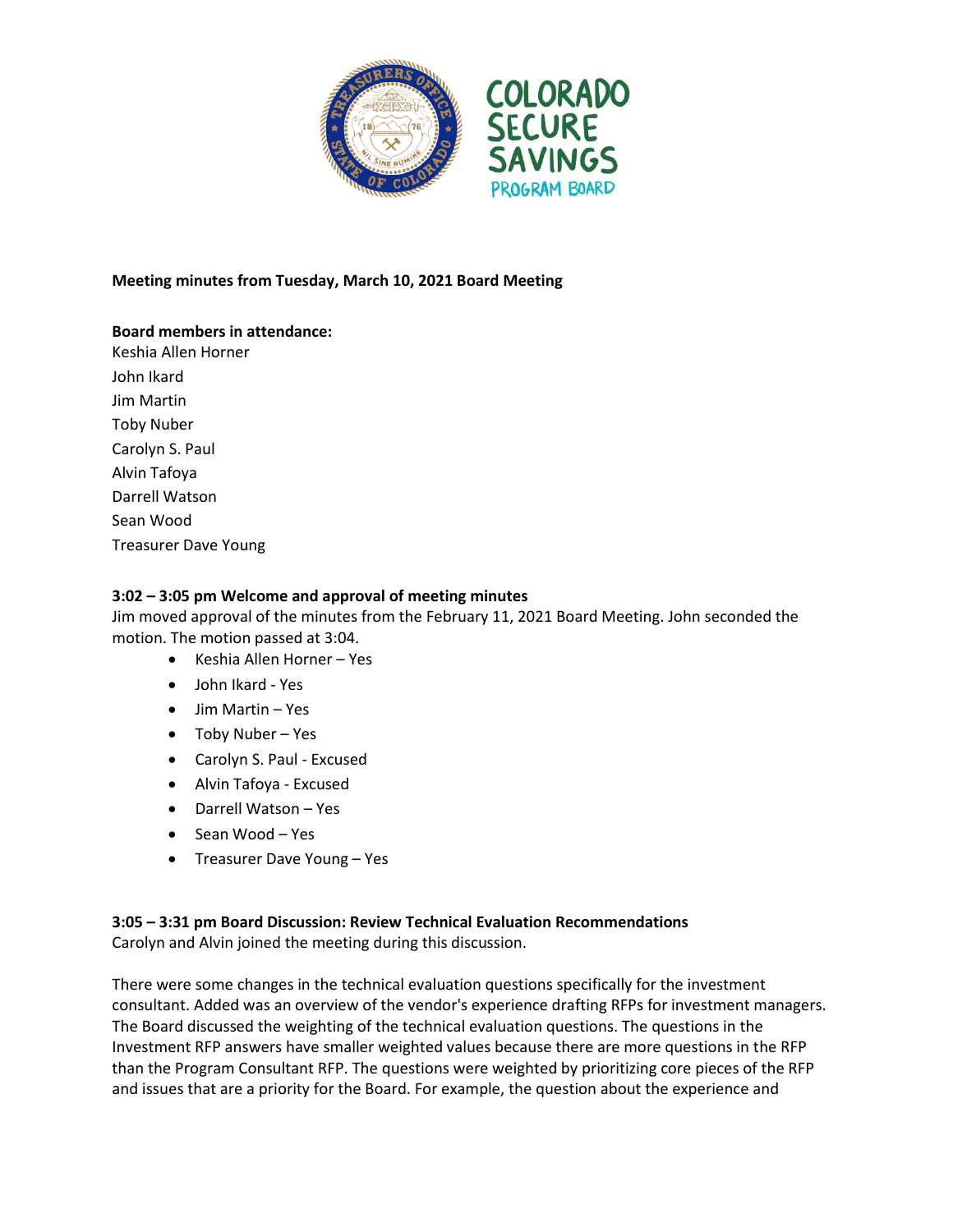

background crafting investment options for low to moderate-income in the investment consultant RFP is a priority for the Board.

Nikki and Hunter went through the shared document and answered questions and comments. There was a discussion regarding question 16 of the Investment Consultant RFP being the highest weighted question at 4 percent and the Board thought that question 3 should have a higher percentage. It was decided that both question 3 and 16 would both weigh 3.5 percent. That way the scoring is split evenly between core competency and targeting priority populations. There were some questions regarding the Board's concern of sustainable, environmental, and social governance factors not being included in the questions. It was decided to add those issues as a list item in question 19. The Board asked if the vendors would know the weight of the questions when submitting their response? Nikki answered that since the weight of the questions was discussed in a public meeting the weights will be published in the RFP.

## **3:31- 3:58 pm Review updated RFPs**

Investment Consultant RFP – Nikki addressed the question of what other components will be scored by the board in the RFP. The answer is they will be scoring the executive summary, financial documents, seven questions regarding company experience and resources, key personal and references, pricing, and the technical response. The Board discussed what licenses they would like the vendors to submit to meet the minimum qualifications. Many of the Board members raised the issue that depending on where you work you may not have a current license or be able to hold a certain license. Since licenses are all over the place and the Board does not want to eliminate anyone based on the credentials, it was decided to move the license question to the administrative section of the RFP. The administrative section is not scored. The Board discussed if they were ok with the services and deliverables priced in a lump sum payment and a price per hour structure? They agreed that they were.

Program consultant RFP – The Board reviewed the RFP and agreed it looked good. The only change will be the licensing moved to the administrative session as it is in the Investment RFP. The RFP is in the same structure as the Investment RFP.

Darrel moved approval of both policies collectively as well as everything that was just presented with edits. Carolyn seconded the motion. The motion passed at 3:57 pm.

- Keshia Allen Horner Yes
- John Ikard Yes
- Jim Martin Yes
- Toby Nuber Yes
- Carolyn S. Paul Yes
- Alvin Tafoya Yes
- Darrell Watson Yes